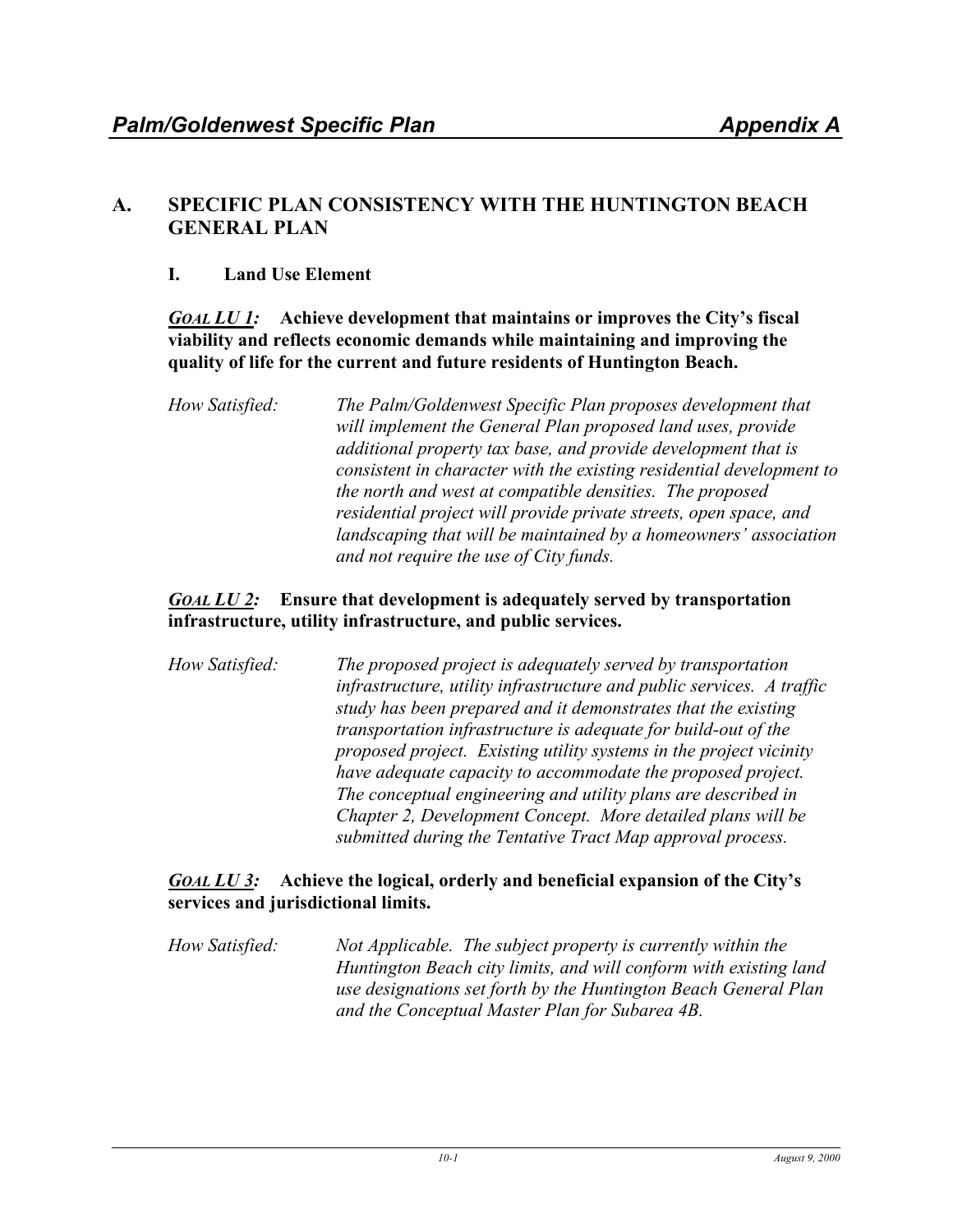## *GOAL LU 4:* **Achieve and maintain high quality architecture, landscape and public open spaces in the City.**

*How Satisfied: The architecture character and landscape plan for the Specific Plan Area are described in Chapter 4, Community Design Concept. All architectural design and landscaping is in conformance with policies set forth in the Conceptual Master Plan.* 

### *GOAL LU 5:* **Ensure that significant environmental habitats and resources are maintained.**

*How Satisfied: Not applicable. The subject property has been utilized for the extraction and processing of oil for decades and therefore no environmental habitats or resources are currently on the site.* 

## *GOAL LU 6:* **Ensure that the City's General Plan is maintained and updated to be an accurate guide for development and resource conservation.**

*How Satisfied: The City of Huntington Beach recently prepared the Subarea 4B Conceptual Master Plan which includes the Palm and Goldenwest Specific Plan Area. The purpose of this Conceptual Master Plan is to provide an updated and accurate guide for development of the subject property and the adjacent Aera property. This Specific Plan is designed to provide for development that is in conformance with the Conceptual Master Plan.* 

## *GOAL LU 7:* **Achieve diversity of land uses that sustain the City's economic viability, while maintaining the City's environmental resources and scale and character.**

*How Satisfied: The Palm and Goldenwest Specific Plan provides for a variety of residential land uses, at a variety of densities and project types and a neighborhood public park. The Land Use Plan and Statistical Summary Table (Exhibit 2.2-1 and Table 2.2-A, respectively), describe the proposed land uses, densities and dwelling units proposed for each planning area. All development is consistent with the City's General Plan and the Conceptual Master Plan for Subarea 4B and reflects the scale and character of surrounding neighborhoods.*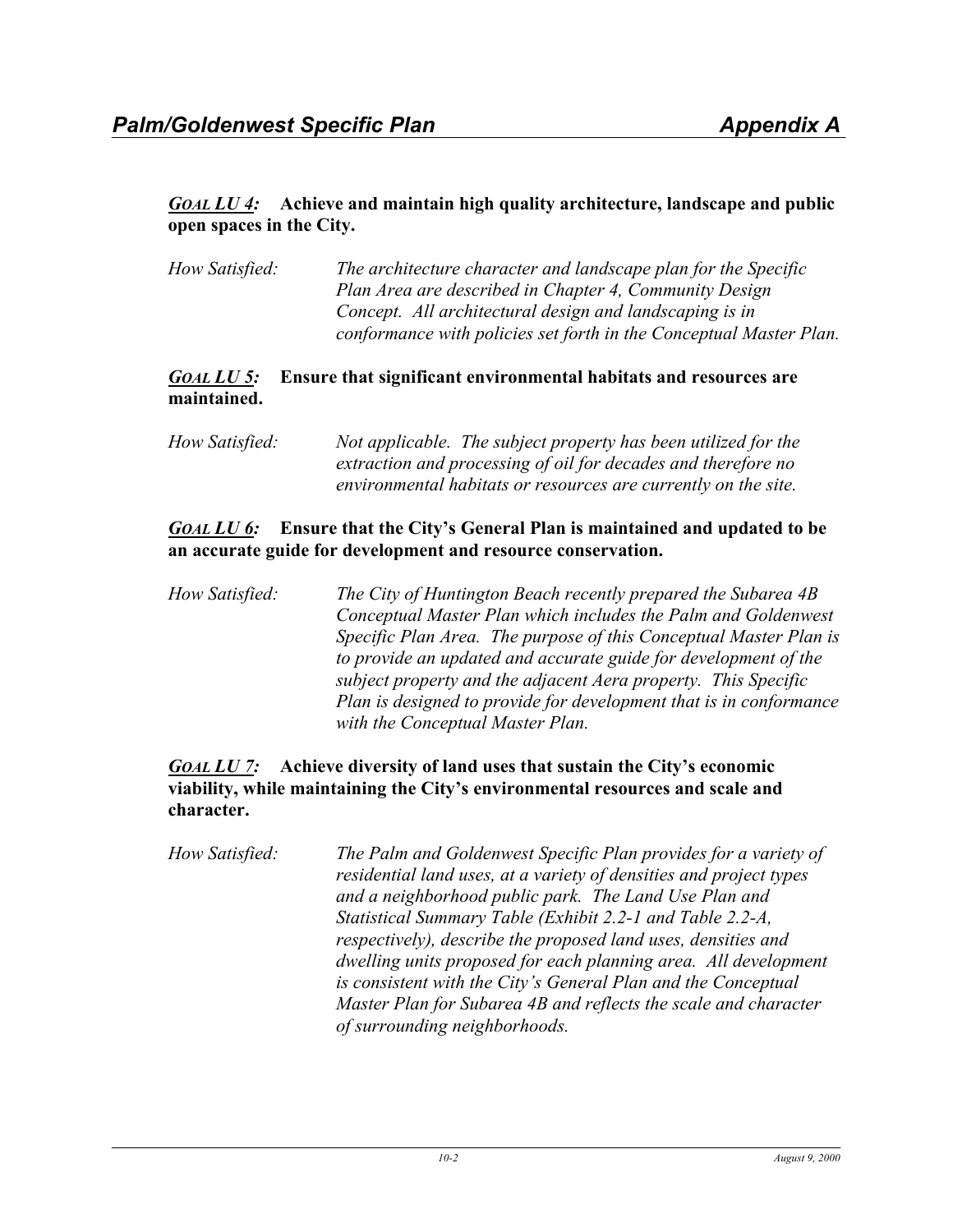## *GOAL LU 8:* **Achieve a pattern of land uses that preserves, enhances, and establishes a distinct identity for the City's neighborhoods, corridors and centers.**

*How Satisfied: The Palm and Goldenwest Specific Plan provides for a distinctive residential community of integrated neighborhoods that is similar in scale and identity to the surrounding development.* 

*GOAL LU 9:* **Achieve the development of a range of housing units that provides for the diverse economic, physical and social needs of existing and future residents of Huntington beach.**

*How Satisfied: The Palm and Goldenwest Specific Plan provides for a variety of residential land uses, with a variety of densities and project types. The Development Plan and Land Use Statistical Summary Table (Exhibit 2.2-1 and Table 2.2-A, respectively), describe the proposed land uses, densities and dwelling units for each planning area. All development is consistent with the City's General Plan and the Conceptual Master Plan.* 

## *GOAL LU 10:* **Achieve the development of a range of commercial uses.**

*How Satisfied: There currently are no commercial uses planned for the Specific Plan Area. There is, however, potential for future visitor-serving commercial uses on the adjacent Aera property, once oil operations have ceased. All future commercial uses shall be consistent with the Conceptual Master Plan and shall be consistent with the Huntington Beach General Plan.* 

## *GOAL LU 11:* **Achieve the development of projects that enable residents to live in proximity to their jobs, commercial services and entertainment, and reduce the need for automobile use.**

*How Satisfied: The Specific Plan Area is sited in proximity to jobs, commercial services, and entertainment. The Vicinity Map, Exhibit 1.2-2, shows the location of the Specific Plan Area in relation to surrounding land uses. It is anticipated that the residents of the Specific Plan Area will be able to utilize the future commercial and visitor serving uses that are proposed for the adjacent Aera site.*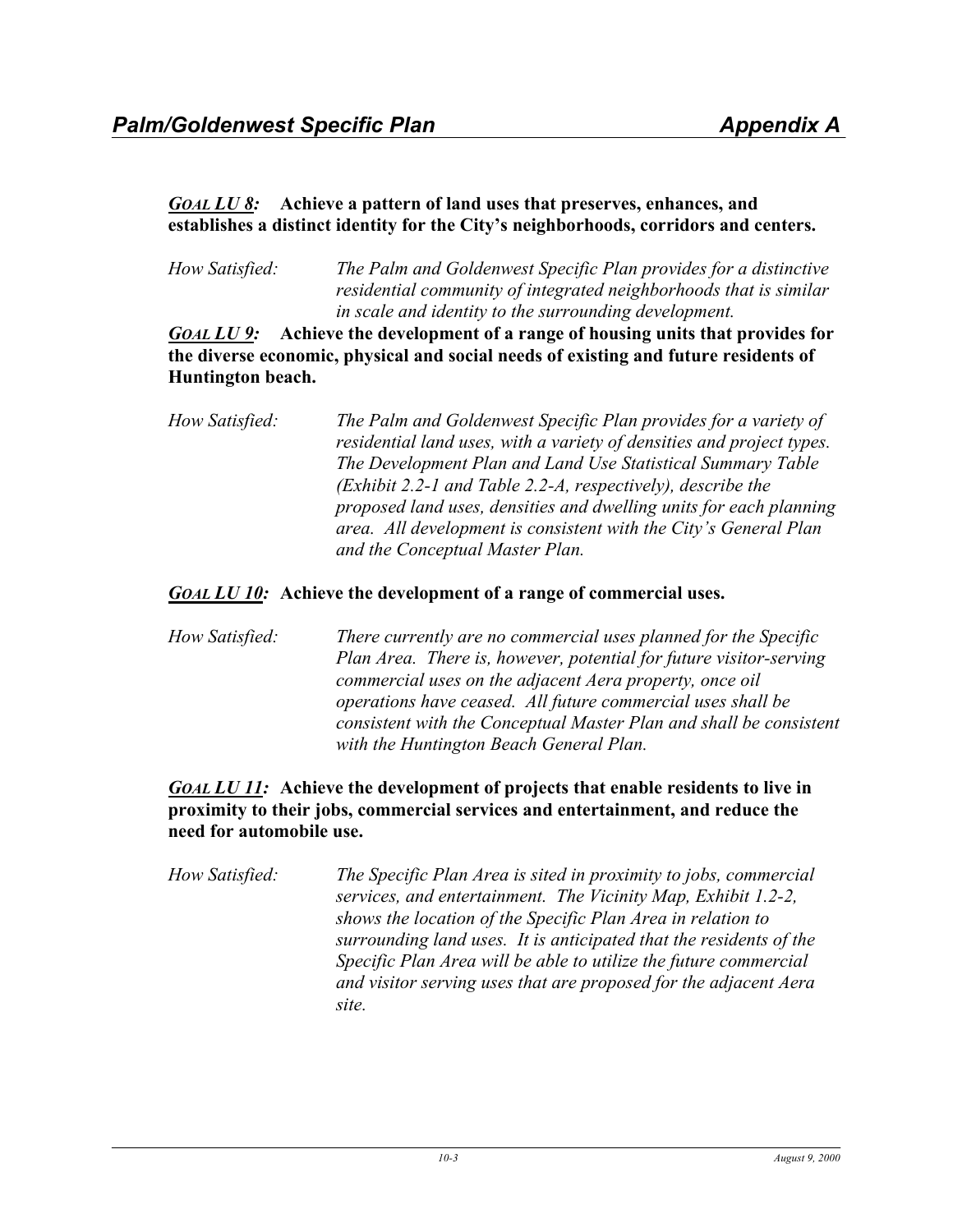## *GOAL LU 12:* **Achieve the development of industrial uses that provide job opportunities for existing and future residents, as well as the surrounding subregion, and generate revenue for the city.**

*How Satisfied: The General Plan designation for this property is residential and therefore this goal is not applicable.* 

## *GOAL LU 13:* **Achieve the development of a mix of governmental service, institutional, educational and religious uses that support the needs of Huntington Beach's residents.**

| How Satisfied: | The General Plan designation for this property is residential and |
|----------------|-------------------------------------------------------------------|
|                | <i>therefore this goal is not applicable.</i>                     |

## *GOAL LU 14:* **Preserve the City's open spaces.**

*How Satisfied: The General Plan designation for this property is residential and there is no open space designated for this site. The Specific Plan however does provide for a minimum 3.5-acre neighborhood public park.* 

### *GOAL LU 15:* **Achieve new development that enhances the City's quality of development and sense of place, goals for community character, and preserves significant historical resources.**

*How Satisfied: Chapter 4, Community Design Concept, provides architectural and landscape standards to assure a high quality development. There are no significant historical resources onsite.*

## *GOAL LU 16:* **Achieve the development of distinct neighborhoods, boulevards and centers.**

*How Satisfied: There are four distinct Planning Areas within the project area, each with its own character and blend of residential product types. The Specific Plan will create distinct neighborhoods which are all unified by a common design theme, and governed by a set of common Development Standards and Design Guidelines.* 

> *Palm Avenue and Goldenwest Street will be enhanced with theme walls, landscaping, and project identification signs to create a distinctive identity. These plans are described in Chapter 4.*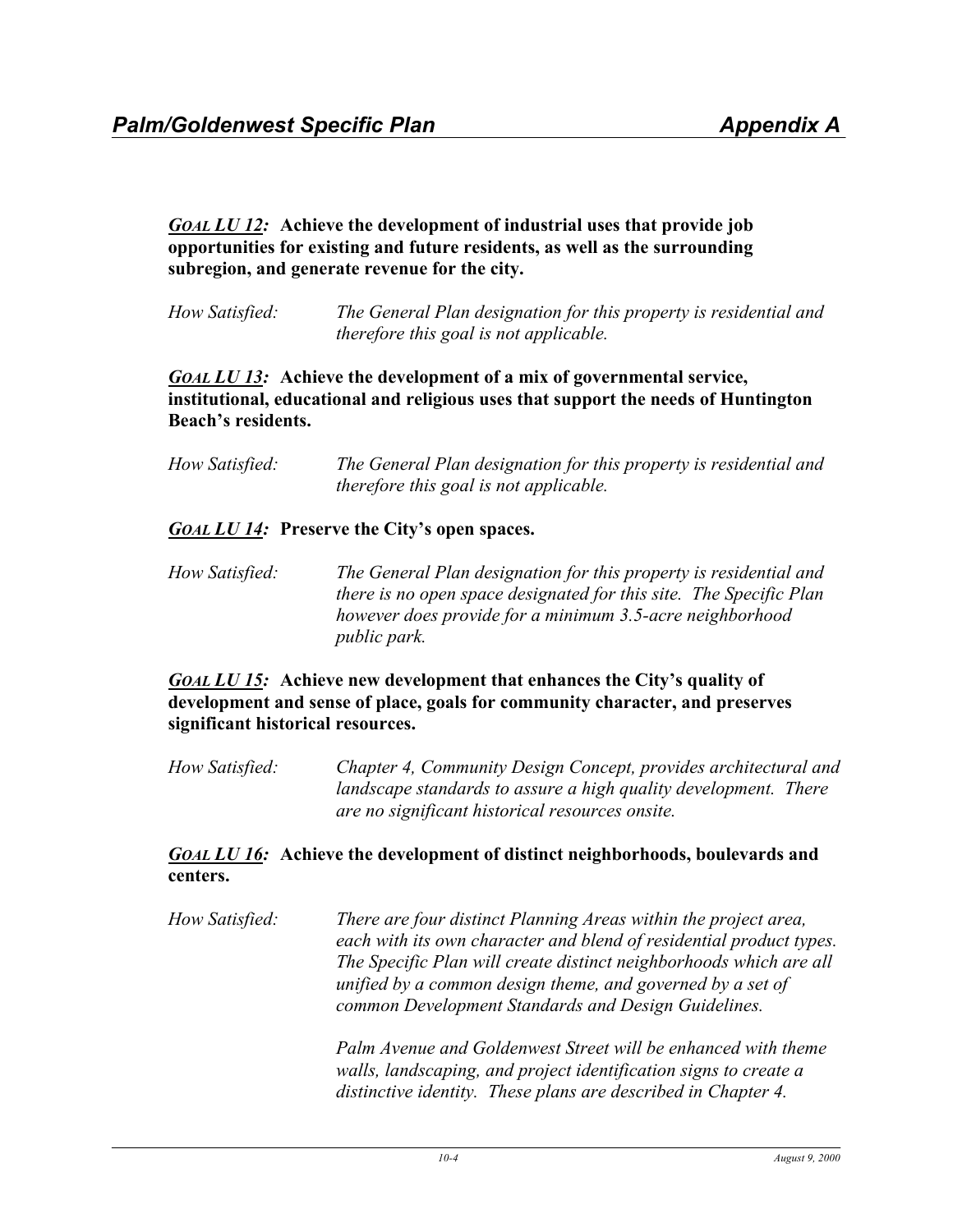## **II. Urban Design Element**

### *GOAL UD 1:* **Enhance the visual image of the City of Huntington beach.**

*How Satisfied: All development within the Specific Plan Area is subject to Development Standards and Regulations, detailed in Chapter 3, as well as design guidelines described in Chapter 4. These guidelines and standards are to provide development compatible with existing residential development and to enhance the visual image of the City of Huntington Beach. All development is consistent with the provision of the Conceptual Master Plan for Subarea 4B.* 

### *GOAL UD 2:* **Protect and enhance the City's public coastal views and oceanside character and screen any uses that detract from the City's character.**

*How Satisfied: There is no direct coastal access from the subject property. Existing oil facilities on the adjacent Aera site shall be appropriately buffered from the proposed residential development. The Conceptual Master Plan for Subarea 4B proposes a coastal access on the Aera property once oil operations have ceased. This access and all proposed development on that site shall be developed in accordance with procedures set forth in the Conceptual Master Plan for Subarea 4B.* 

## **III. Historical and Cultural Element**

*How Satisfied: Not Applicable.* 

### **IV. Economic Development Element**

## *GOAL ED 1:* **Provide economic opportunities for present and future Huntington Beach residents and businesses through employment and local fiscal stability.**

*How Satisfied: This project will provide short term construction and sales jobs during the development of the site. Future residents of the Specific Plan Area will provide market support to local retail and service businesses.*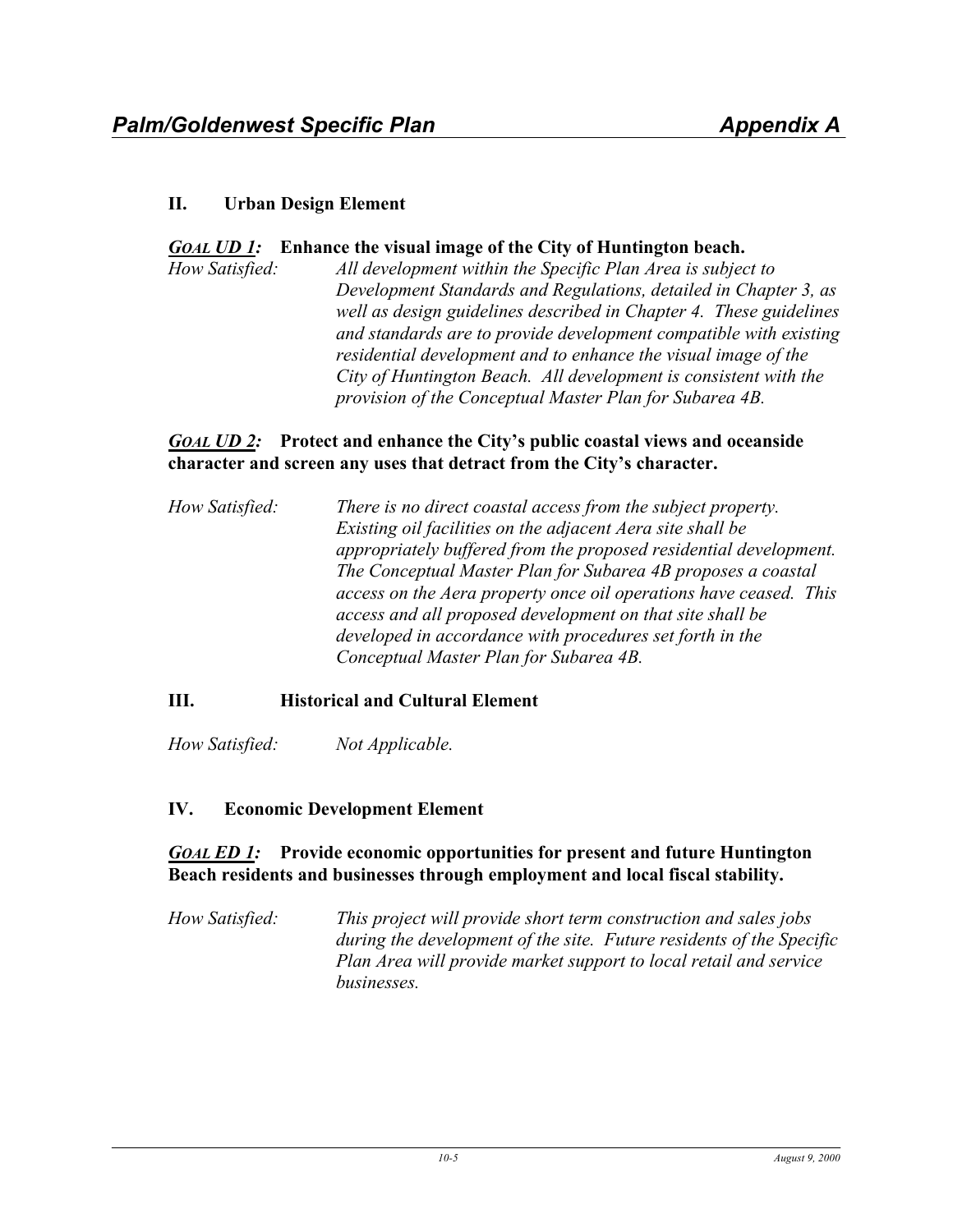## *GOAL ED 2:* **Aggressively retain and enhance the existing commercial, industrial, and visitor serving uses while attracting new uses to Huntington Beach.**

| How Satisfied: | As per the Huntington Beach General Plan. There currently are no |
|----------------|------------------------------------------------------------------|
|                | commercial, industrial, and visitor serving uses planned for the |
|                | Specific Plan Area.                                              |

## *GOAL ED 3:* **Enhance Huntington Beach's economic development potential through strategic land use planning and sound urban design practices.**

## **V. Circulation Element**

*GOAL CE 1:* Provide a balanced transportation system that supports the policies of **the general plan and facilitates the safe and efficient movement of people and goods throughout the City while providing a balance between economic development and the preservation of residential neighborhoods, and minimizing environmental impacts.**

*How Satisfied: A traffic study has been prepared to review any impacts that may occur with the implementation of the Specific Plan. This study provides feasible mitigation measures to assure an efficient circulation system that is compatible with existing circulation levels of service. The details of this Circulation System are described in Section 2.4.* 

*GOAL CE 2:* **Provide a circulation system which supports existing, approved and planned land uses throughout the City while maintaining a desired level of service on all streets and at all intersections.**

*How Satisfied: A traffic study has been prepared to review any impacts that may occur with the implementation of the Specific Plan. This study provides feasible mitigation measures to assure an efficient circulation system that is compatible with existing circulation levels of service. The details of this Circulation System are described in Section 2.4.* 

*How Satisfied: The Huntington Beach General Plan designates the Specific Plan Area as residential, and this Specific Plan implements that designation.*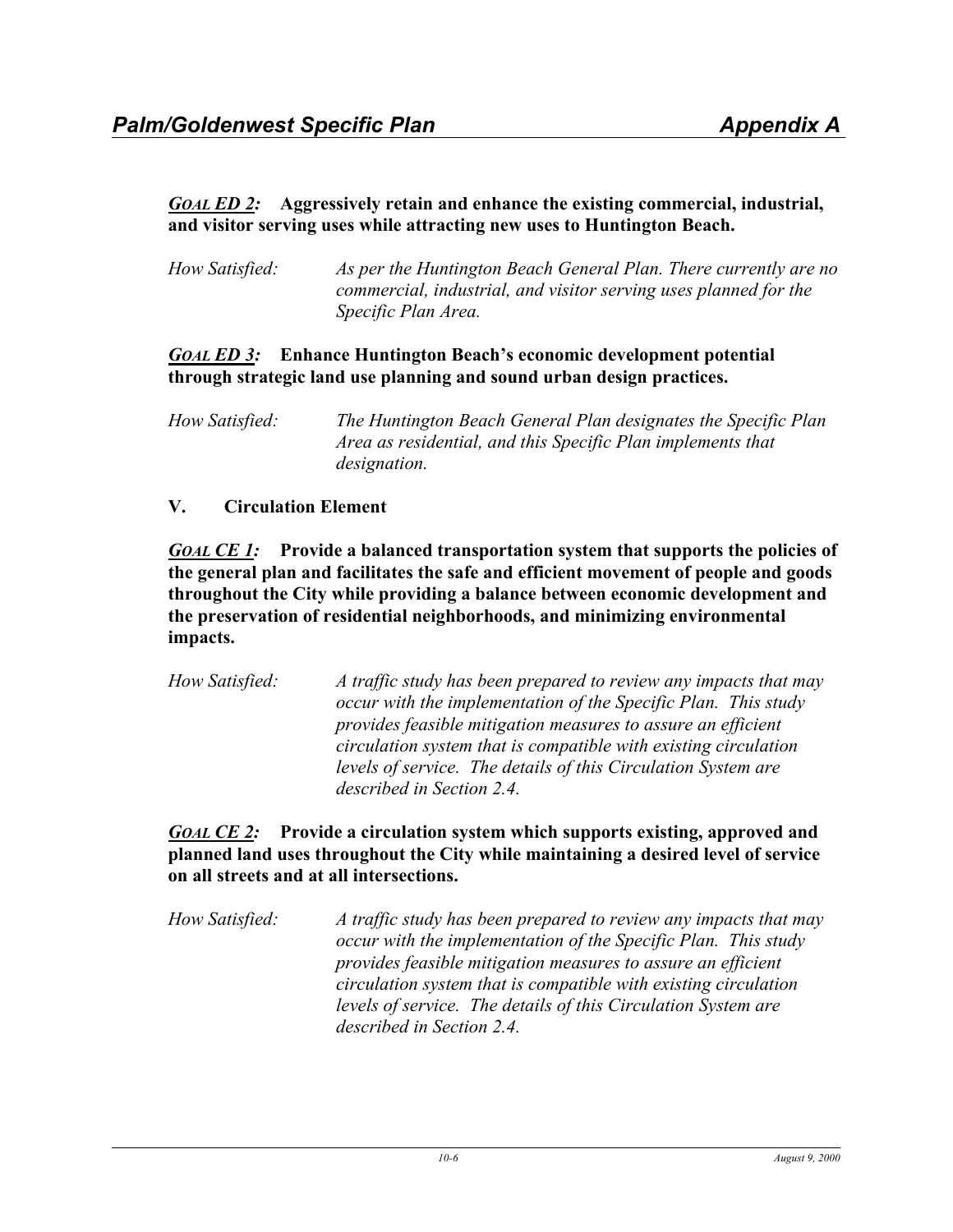## *GOAL CE 3:* **Develop a balanced and integrated multi-modal transportation system.**

*How Satisfied: A traffic study has been prepared to review any impacts that may occur with the implementation of the Specific Plan. This study provides feasible mitigation measures to assure an efficient circulation system that is compatible with existing circulation levels of service. The details of this Circulation System are described in Section 2.4.* 

## *GOAL CE 4:* **Encourage and develop a transportation demand management system (tdm) to assist in mitigating traffic impacts and in maintaining a desired level of service on the circulation system.**

*How Satisfied: A traffic study has been prepared to review any impacts that may occur with the implementation of the Specific Plan. This study provides feasible mitigation measures to assure an efficient circulation system that is compatible with existing circulation levels of service. The details of this Circulation System are described in Section 2.4.* 

## *GOAL CE 5:* **Provide sufficient, well designed and convenient on and off street parking facilities through**

*How Satisfied: All residential development within the project area will provide off-street and visitor parking in accordance with the Development Standards and Regulations set forth in Chapter 3.* 

## *GOAL CE 6:* **Provide a city-wide system of efficient and attractive pedestrian, equestrian and waterway facilities for commuter, school and recreational uses.**

*How Satisfied: There is an extensive pedestrian corridor/paseo system within and surrounding the Specific Plan Area. These paseos are described in Section 2.5. The proposed pedestrian walkways will connect to existing pedestrian and bicycle routes in the City. All pedestrian spaces shall be consistent with the CMP.* 

> *There are no waterway, commuter, or school facilities planned for the Specific Plan Area.*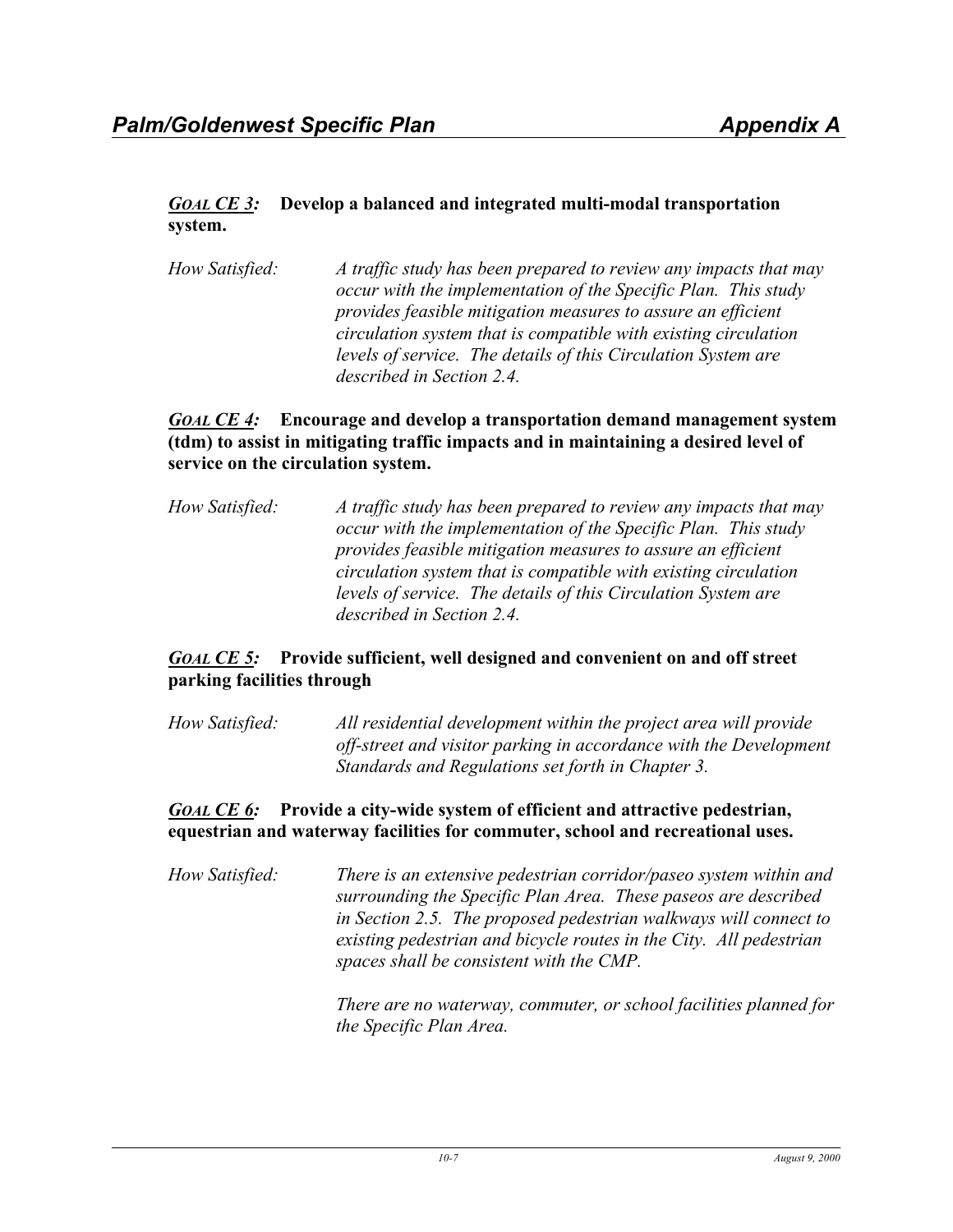## *GOAL CE 7:* **Maintain and enhance the visual quality and scenic views along designated corridors.**

*How Satisfied: Goldenwest Street is currently designated as a minor urban scenic corridor, with the southern portion adjacent to the subject property designated a Landscape Corridor. Implementation of the Specific Plan will result in the development and enhancement of these corridors. The Specific Plan will be consistent with all goals and policies governing views along these designated corridors.* 

## **VI. Public Facilities and Public Services Element**

*GOAL PF 1:* **Protect the community from criminal activity, reduce the incidence of crime and provide other necessary services within the City.**

*How Satisfied: The Specific Plan proposes gated entries to the community to provide additional security to the residents.* 

### *GOAL PF 2:* **Ensure adequate protection from fire and medical emergencies for Huntington Beach residents and property owners.**

*How Satisfied: Residential development will be constructed in accordance with City of Huntington Beach Fire Department requirements to assure adequate fire protection and protection from medical emergencies.* 

### *GOAL PF 3:* **Provide the highest level of safety and services to beach visitors and harbor users.**

*How Satisfied: Not Applicable.* 

*GOAL PF 4:* **Promote a strong public school system which advocates quality education. Promote the maintenance and enhancement of the existing educational systems facilities, and opportunities for students and residents of the City to enhance the quality of life for existing and future residents.**

*How Satisfied: The property owner and both local school districts have entered into mitigation agreements to mitigate the impact of new students from the Specific Plan Area.*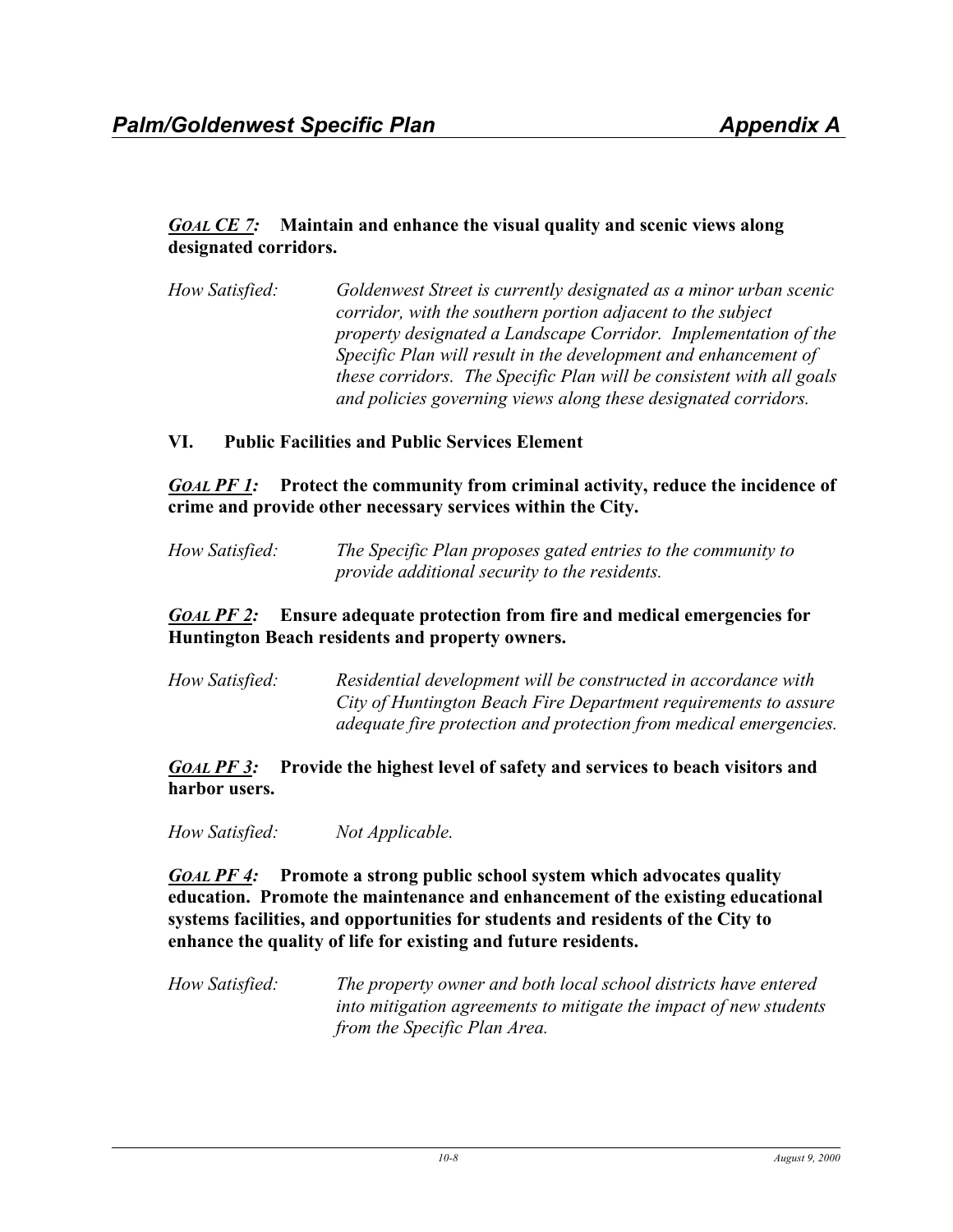### **VII. Recreation and Community Services Element**

## *GOAL RCS 1:* **Enrich the quality of life for all citizens of Huntington Beach by providing constructive and creative leisure opportunities.**

*How Satisfied: Approximately 3.5 acres of the project area will be developed as a neighborhood public park. This area is shown on the Land Use Plan, Exhibit 2.2-1. In addition, the development standards provide private open space for each residential unit.* 

### **VIII. Utilities Element**

*GOAL U 1:* **Provide a water supply system which is able to meet the projected water demands; upgrade deficient systems and expand water treatment, supply, and distribution facilities; and pursue funding resources to reduce the costs of water provision in the City.**

*How Satisfied: The developer will construct onsite water facilities to serve the proposed development in accordance with City requirements. The Master Water Plan for the Specific Plan Area is described in Section 2.7.3.* 

## *GOAL U 2:* **Provide a wastewater collection and treatment system which is able to support permitted land uses; upgrade existing deficient systems; and pursue funding sources to reduce costs of wastewater service provision in the City.**

*How Satisfied: The developer will construct onsite wastewater collection systems to serve the proposed development in accordance with City requirements. The Master Sewer Plan for the Specific Plan Area is described in Section 2.7.2.* 

## *GOAL U 3:* **Provide a flood control system which is able to support the permitted land uses while preserving the public safety; upgrade existing deficient systems; and pursue funding sources to reduce the costs of flood control provision in the City.**

*How Satisfied: The developer will construct onsite drainage facilities to serve the proposed development in accordance with City requirements. Development areas have been appropriately sited to minimize the potential damage from natural disasters. The Master Storm Drain Plan for the Specific Plan Area is described in Section 2.7.1.*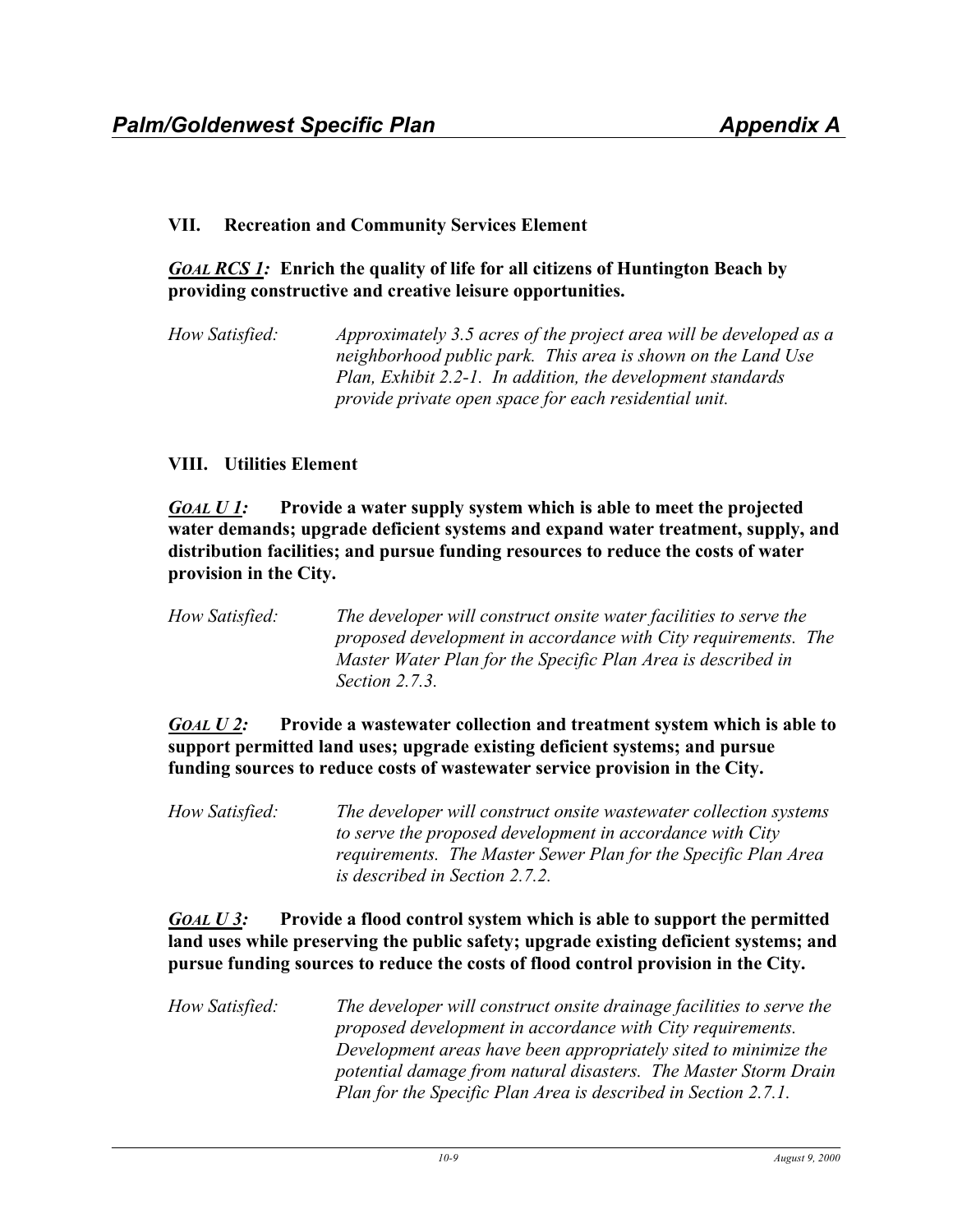*GOAL U 4:* **Maintain solid waste collection and disposal services in accordance with the California Integrated Waste Management Act of 1989 (AB939), and pursue funding sources to reduce the cost of the collection and disposal services in the City.**

*How Satisfied: Solid waste collection, disposal, and recycling services will be provided in the Specific Plan Area by Rainbow Disposal Company.* 

### *GOAL U 5:* **Maintain and expand service provision to the City of Huntington Beach residents and businesses.**

*How Satisfied: Development shall meet all existing City codes regarding provision of natural gas, telecommunication, and electricity. Public services provided to the Specific Plan Area are described in Section 2.8.* 

### **IX. Environmental Resources/Conservation Element**

## *GOAL ERC 1:* **Improve and enhance the overall aesthetic value and appearance of the City of Huntington Beach through the provision and maintenance of local private open space.**

| How Satisfied: | Local private open space consisting of common areas, pedestrian    |
|----------------|--------------------------------------------------------------------|
|                | paths, and perimeter landscaping will be developed in the Specific |
|                | Plan Area and maintained by a Homeowner's Association.             |

## *GOAL ERC 2:* **Protect and preserve significant habitats of plant and wildlife species, including wetlands, for their intrinsic values.**

*How Satisfied: Not applicable. The subject property has been utilized for the extraction and processing of oil for decades and therefore no environmental habitats or resources are currently on the site.* 

### *GOAL ERC 3:* **Designate areas and monitor mineral/oil extraction.**

*How Satisfied: There are no areas within the Specific Plan Area that are designated for mineral/oil extraction. All oil extraction operations in the Specific Plan Area have been permanently abandoned. Oil extraction on the adjacent Aera property is planned to continue for 15-20 years.*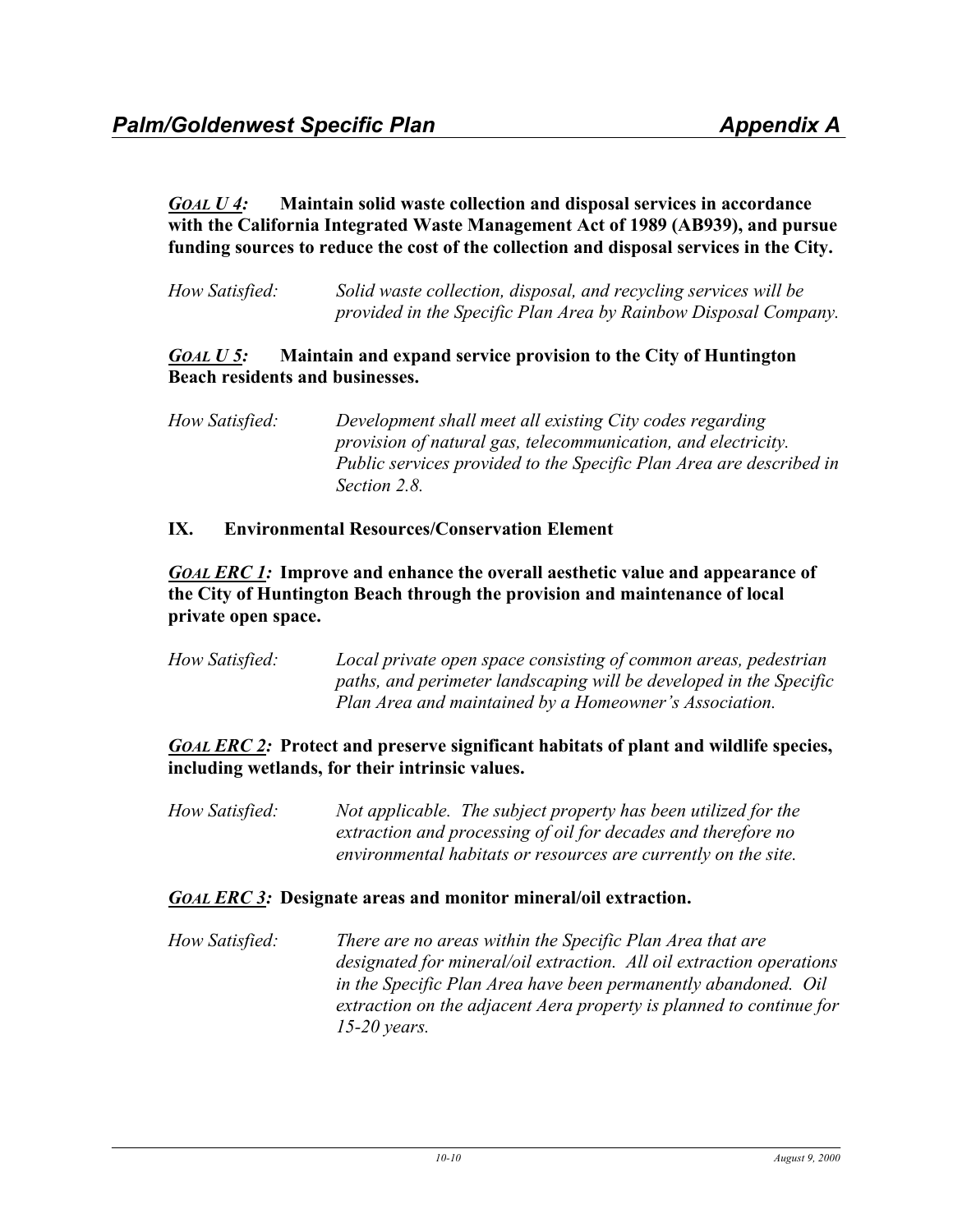## *GOAL ERC 4:* **Maintain the visual quality of the City's natural land forms and bodies of water.**

*How Satisfied: The subject property has been utilized for the extraction and processing of oil for decades and therefore no natural land forms or bodies of water are currently on the site.* 

## *GOAL ERC 5:* **Conserve the natural environment and resources of the community for the long-term benefit and enjoyment of its residents and visitors.**

*How Satisfied: The subject property has been utilized for the extraction and processing of oil for decades and therefore no natural environment resources are currently on the site.* 

## **X. Air Quality Element**

### *GOAL AQ 1:* **Improve regional air quality by a) decreasing reliance on single occupancy vehicular trips; b) increasing efficiency of transit; c) shortening vehicle trips through a more efficient jobs-housing balance and a more efficient land use pattern; and d) increasing energy efficiency.**

*How Satisfied: An Air Quality Report has been prepared as part of this Specific Plan process and provides mitigation measures to address any impacts that may occur during implementation of the Specific Plan.* 

## **XI. Environmental Hazards Element**

*GOAL EH 1:* **Ensure that the number of deaths and injuries, levels of property damage, levels of economic and social disruption, and interruption of vital services resulting from seismic activity and geologic hazards shall be within levels for acceptable risk.**

*How Satisfied: All development within the Specific Plan Area will conform with recommendations contained in geologic soils reports prepared during the Tentative Tract Map process and reviewed by the City to assure the appropriate mitigation of any geologic conditions onsite.*